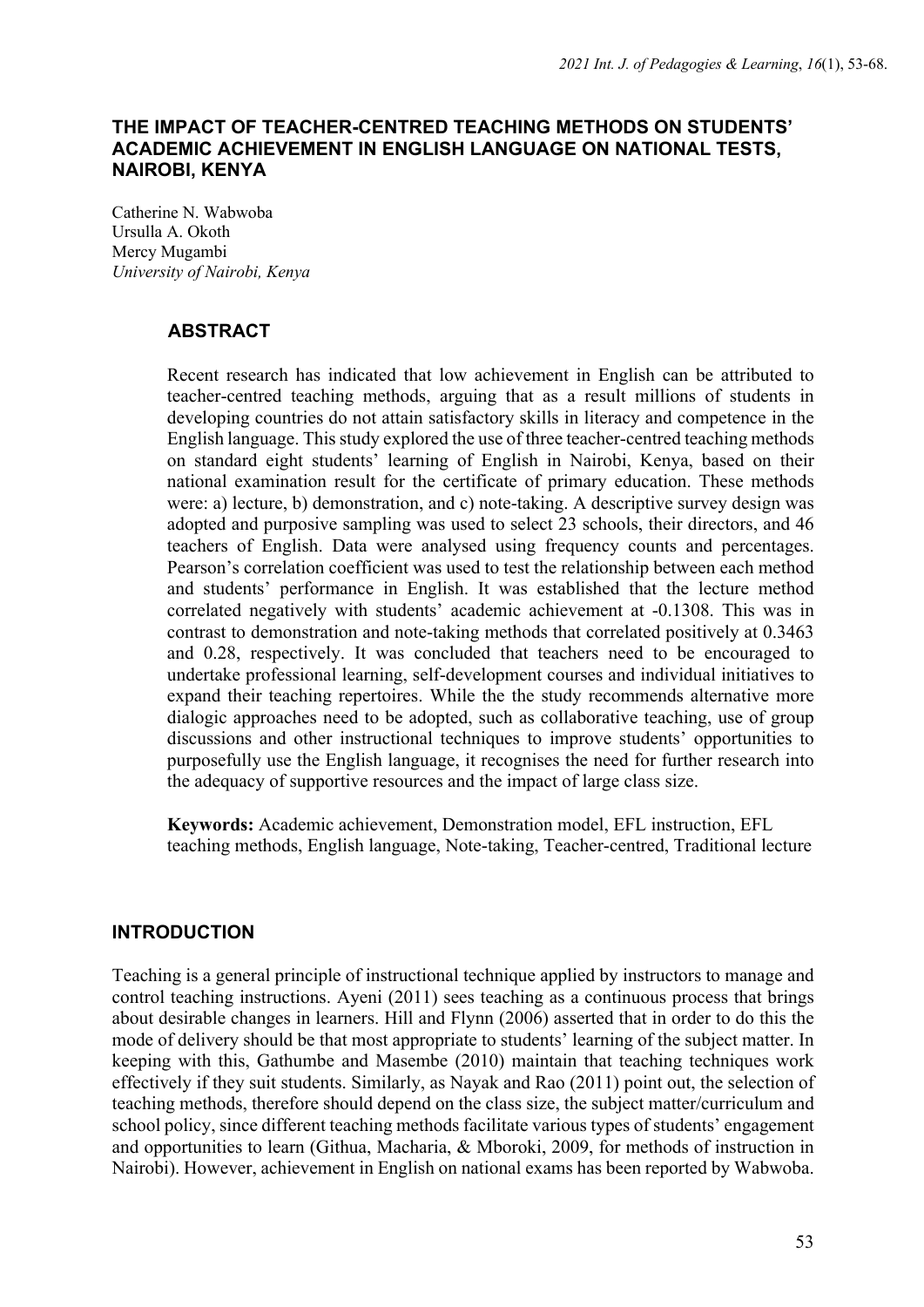(2019) to have steadily declined between 2009 and 2017. As students are learners of English as a foreign language (EFL), this low achievement has been attributed to teachers' poor pedagogical practices, for instance, the use of traditional lecture style teaching, demonstration and note-taking (Iversen 2019). While pedagogy is defined as "the art and science of teaching" (Merriam-Webster Sciences, 2021), when teaching is considered in relation to languages learning Kumaravadivelu (2008) highlights the shift from the traditional focus of 'teaching methods' to the era of 'post-method' in adopting pedagogies that are more collaborative and able to support learner autonomy (Coyle, 2011; Sugirin, 2018; Tochon, 2014). The most effective pedagogies have been found to incorporate an array of approaches to language learning that also support intellectual engagement and use of interactive dialogues and digital communicative technologies that connect students both within the classroom and to the wider world (Kabita, 2010; Manjo, 2019; Odhiambo 2012). However, it is well accepted that achieving pedagogical change across an education system presents a challenge on many fronts, including firstly the provision of professional development for teachers upon whom implementing change in the classroom relies. Thus, in this study the researchers explore the transitional context in the delivery of English in non-formal primary schools in Nairobi, Kenya.

### **English Education in Kenya**

English developed rapidly in Kenya because the colonial government had put in place a comprehensive language policy after World War II based on the Beecher Report (1945). According to the recommendations given by the report, English language was to be used as a Medium of Instruction (MOI) from standard five and above. Initially, there was an implementation problem because there were no trained teachers, however, this problem was addressed by increasing teachers' salaries if they passed a special examination in English (Otunga, 2011). Further, the colonial government published the report entitled "A study of educational policy and practice in British tropical Africa" (Ward & Morris, 1953; see also Davydorg, 2019; Manthalu, Chikaipa, & Gunde, 2022), which prioritised learning English as a Foreign (EFL) above any other languages. Hence, this language policy was applied in East Africa thus favouring the British in Kenya and Uganda, such that acquiring proficiency in English became a sure way of succeeding in life. Further, the East African Royal Commission of 1953-1955 (Wekesa, 2020), elevated English even further by changing the curriculum to allow students to learn in the English language from grade two onwards.

However, following a later review of the English curriculum in 1961,the colonial government began to publish the 'Peak Series' textbooks, especially to help Asian and African students' learn English language (Wekesa, 2020). Again, the change to the English curriculum was quickly adopted by the country because acquisition of the English language determined admission to secondary schools in a society where education was about the only way of upward mobility. Despite many changes, the development of the English language remained key to many opportunities. The Kenya Institute of Curriculum Development (KICD) recognized English as both a subject and MOI and so English and Mathematics were allocated more hours per week than any other subject. However, it is important to note that proficiency in the English language also demands the capacity for students to communicate in English in general as well as for academic purposes. As Oluoch (2011) emphasises, English is valued and needed as a language in which one can express feelings and desires. Thus, besides proficiency in English being an indispensable tool needed for learning it is also an advantage to achieve in the realm of at least vocational proficiency (International Second Language Proficiency Scales, ISLPR, 2021).

In lower primary school children begin to function in the social context by learning oral skills, besides developing reading and writing readiness (Rhyne, 2009). Thus, the curriculum at this stage is about students' language development, bearing in mind they may also be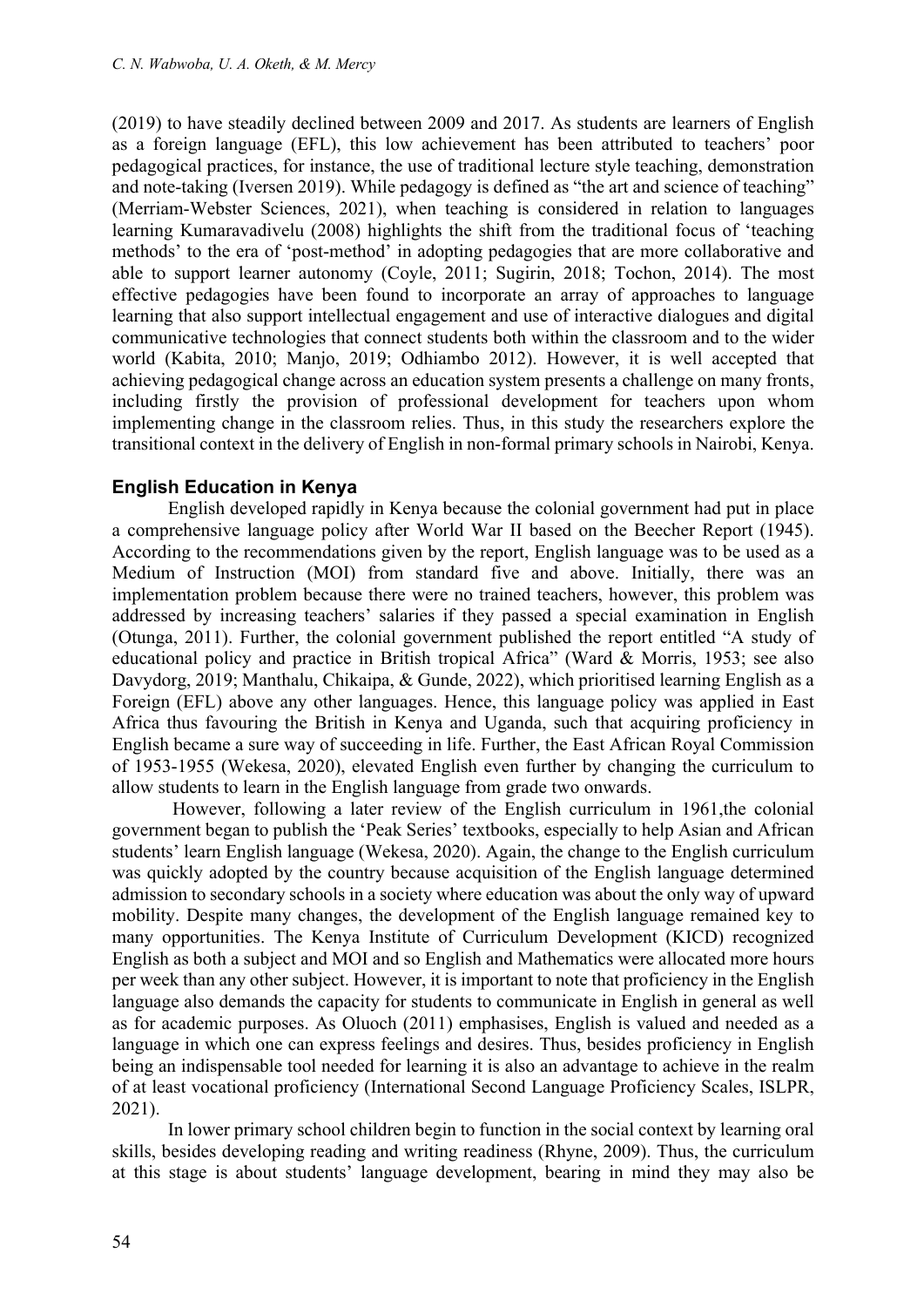acquiring more than one language other than English at home. The objectives at this time are meant to address the immediate language needs of learners by building up and developing their vocabulary, encouraging them to freely and clearly express themselves -fluent speaking, and applying their language and literacy skills in purposeful and meaningful ways. It is at this time students begin to understand relevant genres and teachers, importantly, foster their interest in books, and eagerness to read. This reinforces the need for pedagogical practices that are appropriate to ensuring students achieve and practise those skills (Reynolds & Tack, 2016; Goodman & Tastanbek, 2021; Moje, Ciechanowski, Kramer, Ellis, Carrillo, & Collazo, 2004).

Rahmani and Sadeghi (2011) established that for better results to be realised in English language learning, teachers should adopt collaborative teaching methods that encourage learners to actively participate and contribute to the learning process rather than relying entirely on teachers' largely monologic input. Similarly, government policy (KICD, 2019) emphasises more dialogic pedagogical approaches that support students using the language to interact and make purposeful meaning. Therefore, in the light of learning outcomes needing to be improved, and the most prevailing teaching methods being teacher-centred, in this context of students learning EFL in Kenya, it was important to conduct this research. The following literature review considers the three current prominent English language teaching methods practised in Kenya and further outlines the research problem.

### **LITERATURE REVIEW**

#### **Lecture Teaching Method**

The lecture teaching method involves the teacher delivering lesson content orally to students or 'transmitting information' to learners (Liwinski, 2019). This is seen as teachercentred pedagogy and is a traditional way of teaching that has existed for decades (Chandler, 2001; Mayer, 2012). Teachers are seen as the main source of information. For example, they communicate information to learners whose opportunity to respond is typically limited. The teacher generally prepares content/information and conveys it to students, describing, explaining and evaluating information (Oluoch, 2011; Iversen, 2019). In addition, in the lecture teaching method, teachers maximize the delivery of content while economising on time and effort. Holland (2017) argued that teaching should not involve definitions, orders and procedures for learners to memorize, but should encourage learners to take part in their own learning as consumers of education. Research has shown that teachers use expository or lecture teaching method because it offers a logical arrangement of educational content, development of cooperation, and directly focuses on the subject. Since it presents the same knowledge in the same way for all learners, regardless of individual differences, it is least able to respond to students' different learning needs. Goodmand and Tastaanbek (2021) argue that teachers recognize and support the lecture method because it is efficient as it allows them to cover large volumes of material or content within a short time. James and Polland (2011) found this method to be a common phenomenon in schools since it was regarded as an efficient, cheap, and easy way to disseminate information to a large gathering in a direct logical manner. This is in keeping with Holland's (2017) conclusion that most teachers are focused on imparting factual content rather than teaching language and literacy competencies. Thus, it would seem that a focus on teaching of factual content alone can be a contributor to poor academic achievement in the English language in non-formal schools. In addition, research has also indicated most teachers adhere to the lecture method because it is the way they were taught while learning to become teachers in higher education institutions. Furthermore, empirical studies have confirmed that this method dominates teaching in schools in developing countries like Asia, Latin America and Sub-Saharan Africa, partly due as noted earlier to inadequate teaching and learning resources and large populations of learners (Oluoch, 2011; Bland, 2019).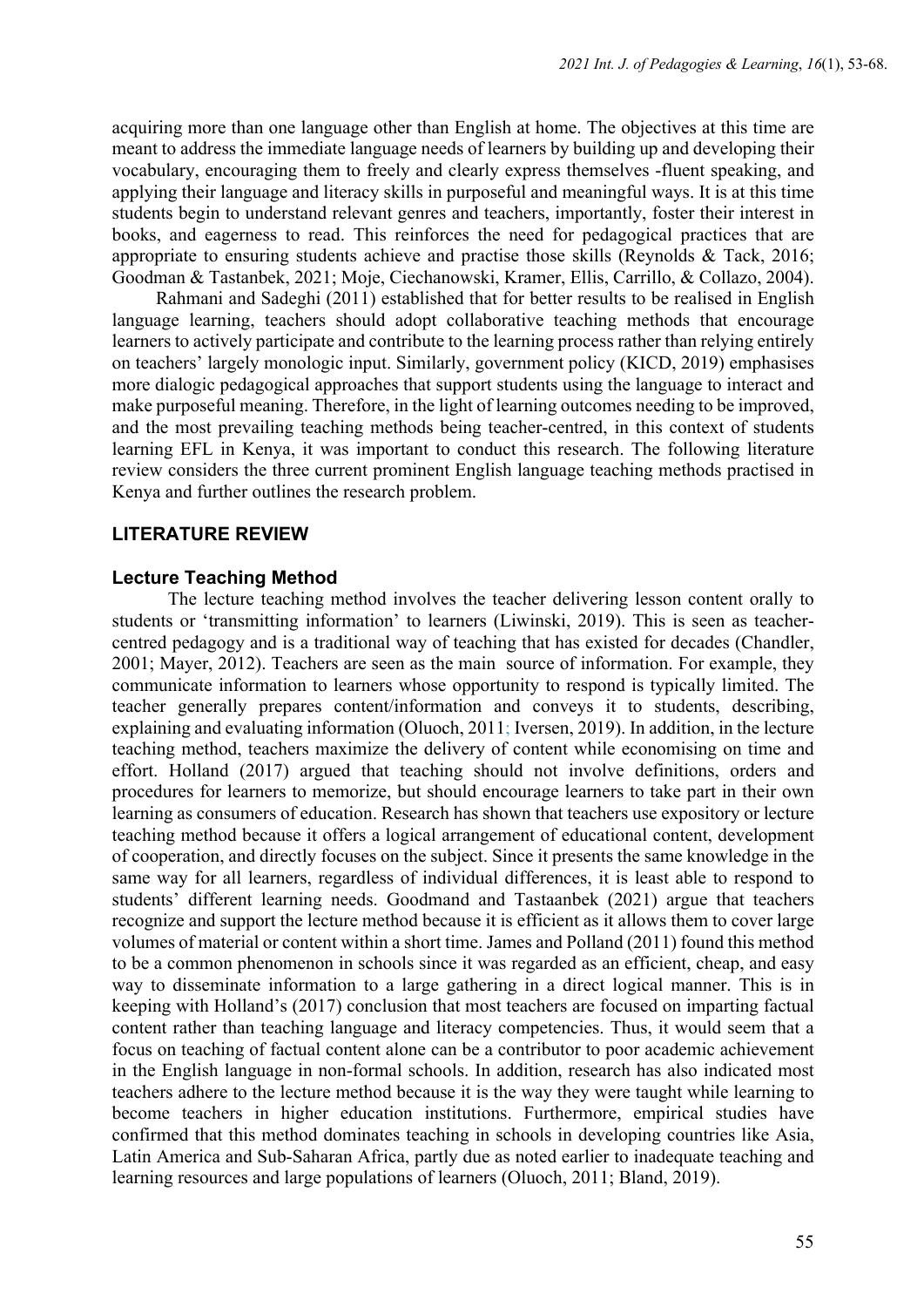As a result, many students in developing countries do not attain satisfactory literacy skills and proficiency in the English language, such that this impacts negatively on their prospects for for the rest of their lives. Hence, it is not surprising that they are shown to have low academic achievement in English in national exams (Wabwoba, 2019). As other research suggests, to change from this 'old-fashioned' instructional method of teaching, a more collaborative approach, where learning occurs through interaction in keeping with current social constructivist theory is recommended (Davydova, 2019; Edwards-Groves & Hoare, 2012). This seen as essential for contemporary reforms in languages education (Tochon, 2014). Thus, the lecture teaching method could be more productive if it was combined with other methods, such as group discussions, dramatisation, pairwork, group assignments, and problemand project-based learning. Learners should also have the opportunity to contribute to the choice of learning experiences and peer-evaluate and self-evaluate, in order to introduce more student agency to help motivate their language learning (Dynarski, 2017; Mayer, 2014). As Gathumbi and Masembe (2010) assert, teachers should use oral questioning techniques to assess the capabilities of learners in the English language to develop suitable learning experiences. Language learning, therefore, should involve learners' active participation and communicative interactions rather than relying on the teacher as a source for information giving (Calafato, 2020; Spada, 2007).

Such pedagogical change also requires students to understand the pedagogical shift as currently they look upon their English teachers as the expert and authority in the subject, while typically see themselves as recipients of knowledge transmitted by their teacher. As Otunga (2011) notes, teachers who use the lecture method tightly control what students are expected to accomplish, which could be tiring and uninteresting when merely information transmission. Moreover, such activity is unlikely to actively engage learners' participation in using English to communicate for meaningful purposes (Luo, Klewra & Samuelson, 2016). This is borne out by Okoth-Okombo (2011)'s empirical study that confirms that when learning outcomes are focused on learners' needs this supports their understanding. Such student-centred pedagogical approaches no longer emphasise learners' memorization of information, rather the focus is shifted to the extent of their understanding and ability to apply the attained knowledge and skills in real-world situations. Most critiques of the lecture teaching method affirm that its more applicable to adult education as opposed to students in schooling (James & 2011; Goodmand & Tastanbek, 2021).

### **Demonstration Teaching Method**

Demonstration teaching method is also referred to as observational learning. But Giridharan and Raju (2016, p. 176), credit it as involving students, stating it: "provide[s] the multisensory approach to teaching through practical hands-on learning using working models". However, more broadly it is also seen as being used to communicate an idea with the aid of visuals (Bernad-Opitz & Häussler, 2011). These may range from posters, multimedia, power points, videos, games and flip-charts, to use of science experimental equipment. While as a teaching method it sounds more relevant to being teacher-centred as it implies teachers would be merely conducting a demonstration rather than involving students with practical 'hands-on' activities. This is an important issue for the current pedagogical change in Kenya, since Wambua and Waweru (2019) note that teachers are now required to teach competencies as opposed to content, which is very difficult because of "major challenges experienced in most schools [consisting of] . . . large classes of pupils, inadequate teachers, inadequate textbooks, laboratories and other learning materials" (3.2). This makes it very difficult to ensure students' direct involvement and practical need to use and comprehend language for meaningful purposes as well as for competencies to be actually practised as evidence for assessment (Kabita & Ji, 2017; Enever & Moon, 2011). While 'demonstrating' may have a practical element, without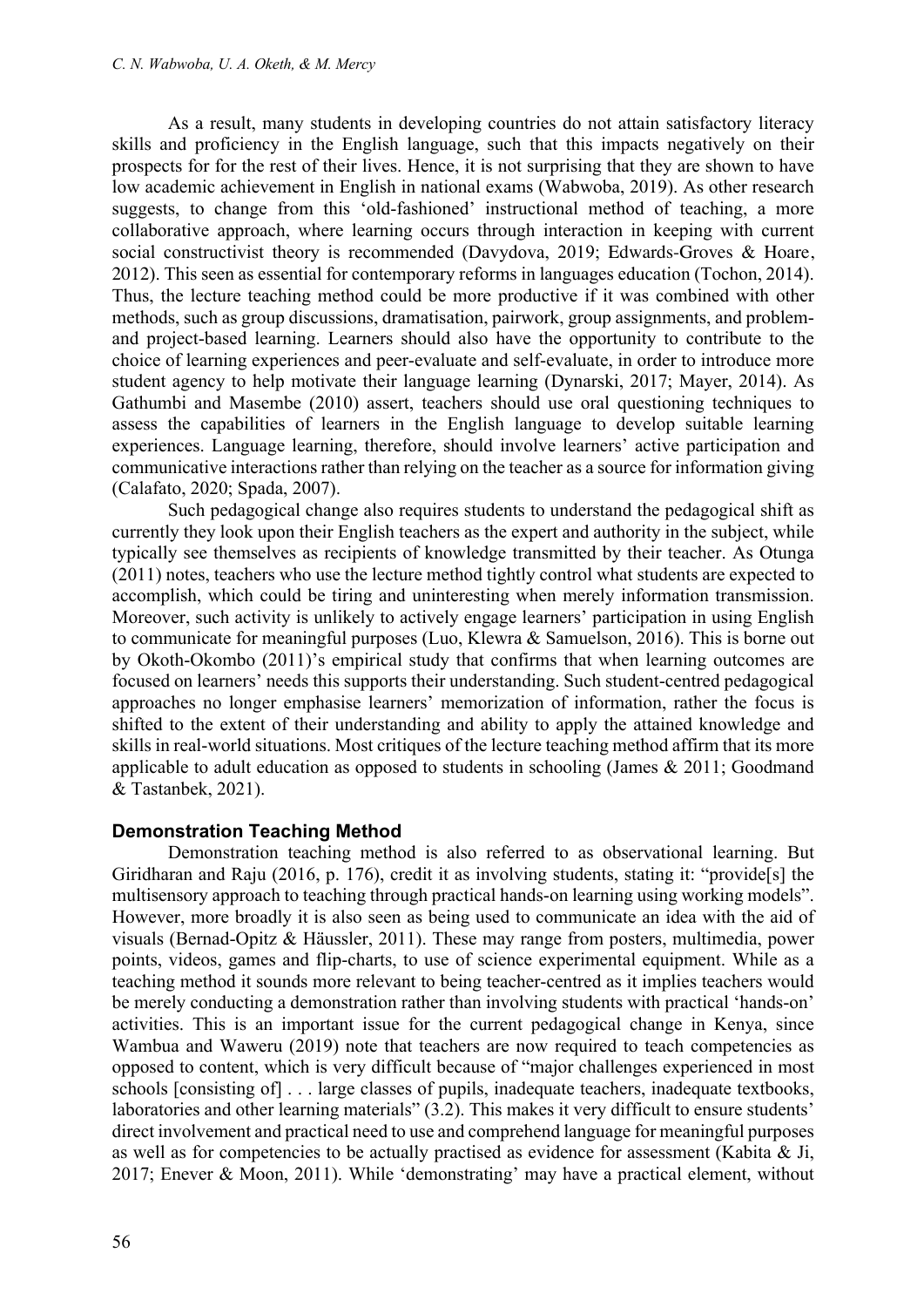students' active participation in the learning. However, Alexander (2017) takes a broader interpretation of 'demonstration', relating it to even written storytelling, arguing that it can be more able to gain students' attention, because they can individually relate to the presented information. The demonstration aspect is also seen as helping reinforce memory retention, since teachers have to ascertain that each learner is able to observe, hear and identify what they are doing, and the resources involved (Haydon, Mancil, Kroeger, Mcleskey, & Lin, 2011). In addition, while it may be argued as valuable for teaching large classes, which is the case in Kenya, and other developing countries, without all students being able to trial and practise the demonstrated competencies they may be more difficult to achieve, depending on availability of resources and classroom space.

In Kenya, the demonstration teaching method has been preferred because it is believed to have a strong impact on memory and has been found to be quite effective in creating the link between content, skills and purpose (Goodmand & Tastanbek, 2021). It has also been seen as fostering good thinking for both individual students and groups, besides helping teachers to show learners the relationship between theory and practice. But, as noted earlier, if it is reduced to teachers' transmission of information where students acquire knowledge by listening and merely observing the demonstration, their learning will be impeded. Adunol (2011) found that teachers are more concerned with teaching facts, principles and information than designing learning experiences that facilitate learners to actively participate in language activities that promote their English literacy and academic success. Thus, this method is seen as providing fewer opportunities for learners to interact with the teacher and their peers or have input into their learning to discover new concepts on their own (Bland, 2019). Moreover, its implementation raises the problem of students' having adequate visibility of a demonstration and audibility of the teacher, especially when large groups of learners are involved. Nevertheless, the method has been preferred by teachers in Kenya because it is believed to enhance students' formation of concepts and generalisations (Otunga, 2011).

### **Note-Taking as a Method of Teaching**

Note-taking is well recognised as an important skill that can support learning; but it is also a common function of teacher-centred pedagogy, since it traditionally applies to students needing to take notes to help them remember information 'transmitted' by the teacher or from textbooks (Wu & Xie, 2018). It typically includes trying to write down what the teacher says, e.g., to summarise the main points of the information the teacher supplies. Thus, it relates to the lecture teaching method in helping teachers of large classes focus students' attention on the lesson content. The activity is seen as supporting learners to encode and preserve information as they write the notes (Chang & Ku, 2014; Liwinski, 2019), and can be strategic in its support for students' learning (Boyle, 2013). According to Gonzales (2018), when students are required to encode information it encourages new pathways in the brain which supports their memorisation. Note-taking has been found to be common practice in Kenya's schools particularly in relation to different subject areas. However, although it has been recognised as limited as a primary strategy for teaching English language (Hewitt & Tarrant, 2015), it has become prominent because of inadequate numbers of textbooks and other language learning resources (Wambua & Waweru, 2019). Furthermore, according to Enever and Moon (2011), this causes teachers to write on the chalkboard, thus reducing the time that could have been used to teach the competencies associated with the lesson objectives. Despite this shortcoming. the involvement of students in taking notes has been seen as developing a valuable skill and is also seen as supportive of weaker learners in their mastering of spelling and sentence construction, particularly when copying from teachers' exemplars (Coombe & Khan, 2015). Nonetheless, to effectively take notes has been identified as a vital for students both in school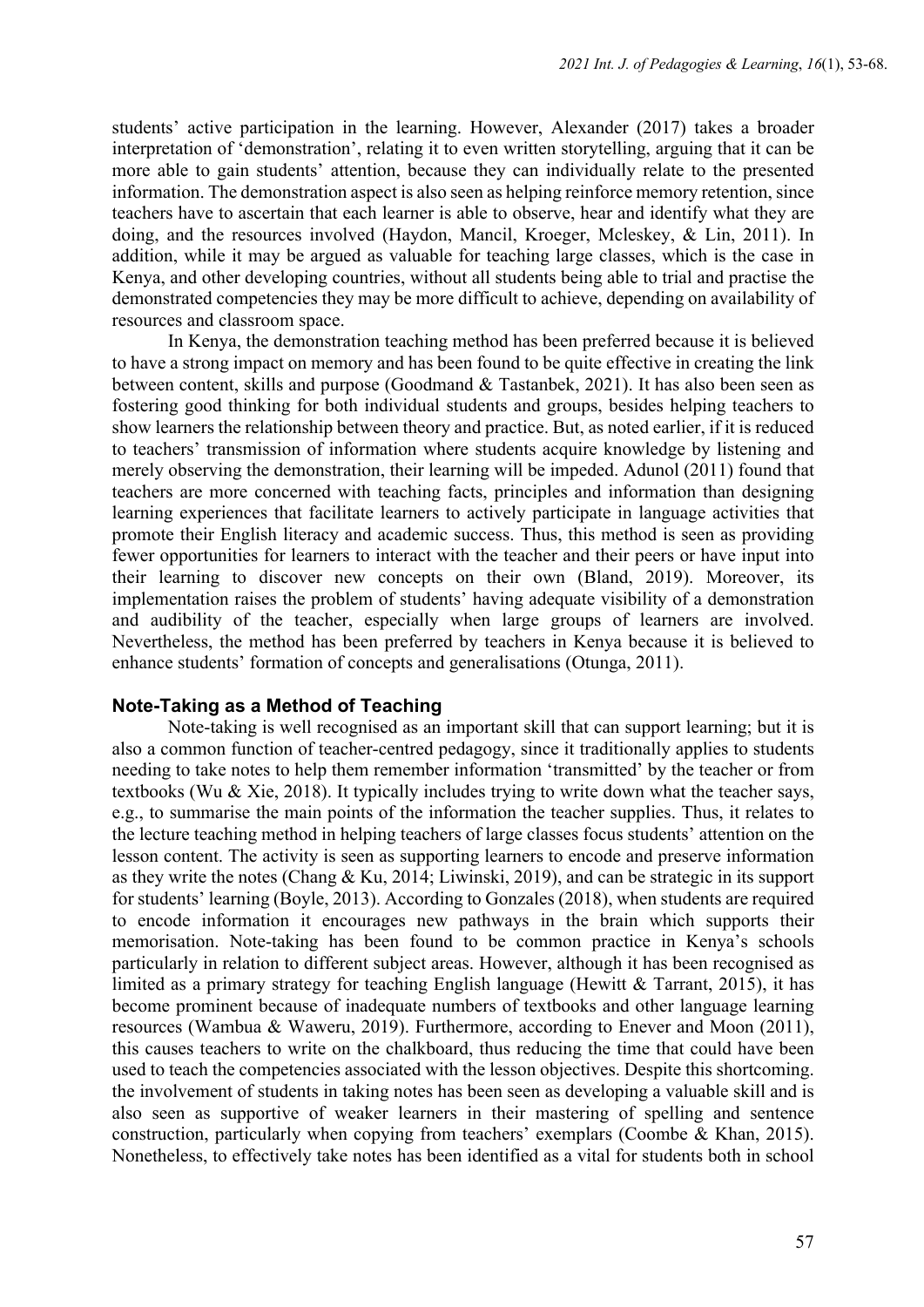and later at university, but the activity is complex and various subskills needs to be taught (Artz, Johnson, Robson, & Taengnoi (2017); Ipek, 2018; Kiewra, et al., 2017; Siegel. 2020).

### **Research Problem**

Most commonwealth countries use the English language for instruction at all levels of learning, owing to the importance of its use in education, business, government and Internet, globally. In Kenya, academic achievement in the English language has persistently been below average in national exams due to may problems that face non-formal primary schools starting from inappropriate teaching methods to lack of pedagogical designs, resources, and staff turnover, among other issues (Wabwoba, 2020; Wambua & Waweru, 2019).

Kenya, as an East African country has its own examining body - Kenya National Examination Council (KNEC), which ensures validity and reliability of examinations (other than universities) and conformity to the country's national educational goals. The KNEC administers the annual examinations that apply to students who have completed eight years in primary schooling<sup>1</sup>. Moreover, schools in Kenya have inadequate trained personnel to implement the English curriculum. Despite the government's effort in developing the English curriculum to guide teachers on how to teach and achieve good results the desired outcomes in English have not yet been achieved. The government's goal is *Education for All* (EFA)in line with UNESCO (2015) and the Basic Education Framework (2019. p. 22) states: "English is one of the official languages of communication in Kenya. It is also the second highest spoken language globally. Learners should be taught the foundational skills of reading and writing the English language at the earliest opportune time". Further, the aim is that:

[B]by the end of lower secondary level, learners will be expected to have acquired proficiency in English language so as to be able to use it in the study of other subjects and also prepare them for more advanced study of English language and literature at senior school. They will be provided with varied experiences in listening, speaking, reading, writing and grammar so as to develop communicative competence. They will also be expected to interact with language and literary material both in and outside the classroom (p. 35).

However, the results of national testing continue to show that students have failed to attain the required outcome for English language education and master English literacy skills (Weseka, 2020). This research, therefore, sought to address this problem by exploring how the prevailing pedagogy may be influencing students' acquisition of English literacy. The research objectives were to establish how the three teacher-centred prevalent teaching methods of (a) the lecture teaching method, (b) the demonstration teaching method, and (c) the note-taking method are perceived as influencing students' academic achievement in the national English exams.

# **RESEARCH DESIGN AND METHODOLOGY**

This study adopted a survey approach, since it supported the research need to explore the pedagogical context of Nairobi non-formal schools in terms of the key stakeholders' (school directors and teachers of English) extent of agreement that the three teacher-centred English teaching methods, which had been known to be common practice, were currently being used (Creswell & Creswell, 2018; Miles, 2019). The survey items were developed to reflect the kind of activities synonymous with the three practices to which the participants provided their rating

 $<sup>1</sup>$  Kenya's education system is based on that of Canada with eight years in primary school, four years</sup> in secondary school and four years at tertiary level university.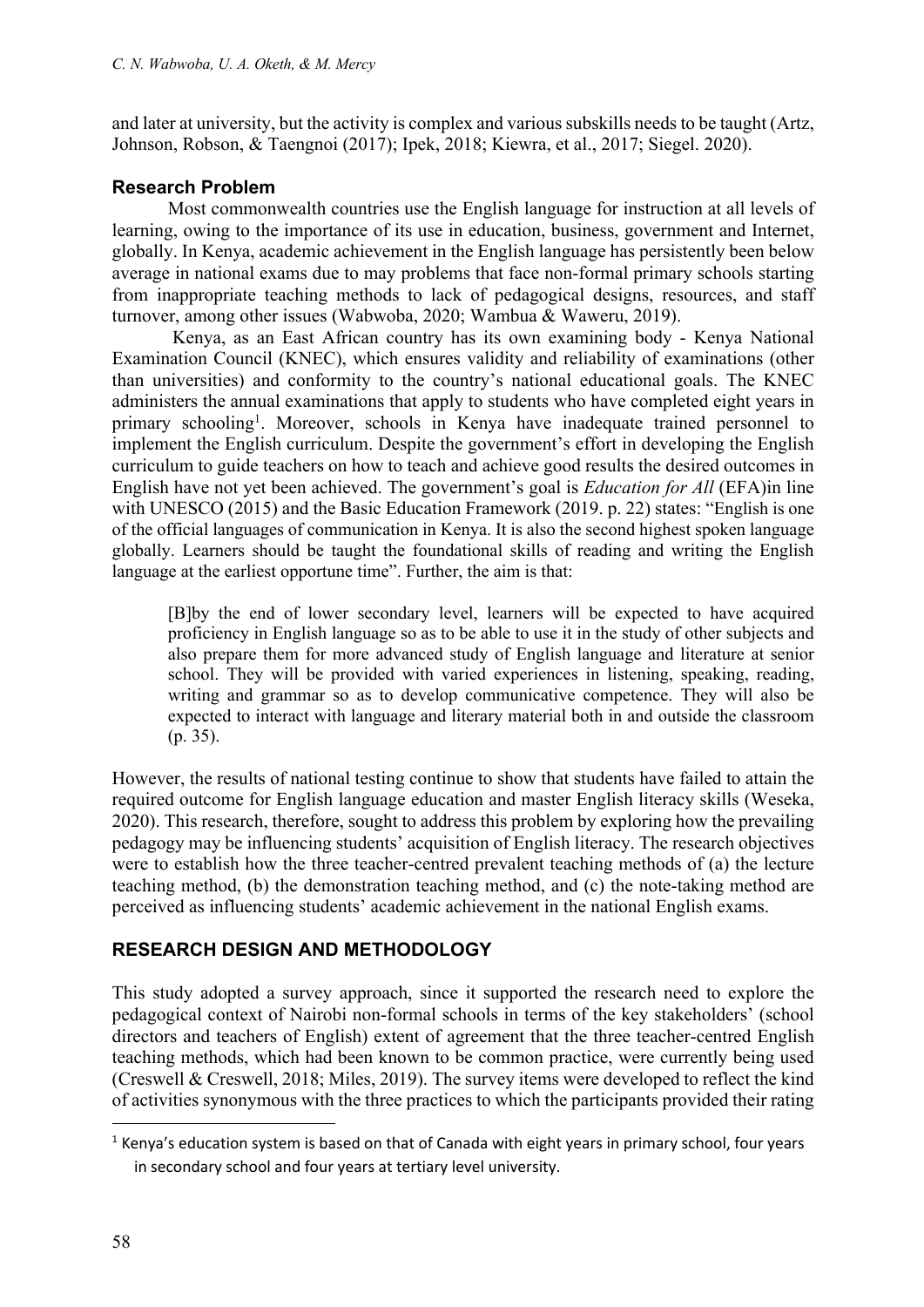according to a Likert type agreement scale of five choices: strongly agree, agree, undecided disagree and strongly disagree.

In addition, besides the study's design allowing for a comparison of these stakeholdergroups' level of agreement on the current use of each of the three teacher methods in English classes (Stage One), it also compared their survey results with students' results of their performance in English on their national exams, using the Pearson Product Moment Correlation Coefficient 'r' (Frey, 2018). Data showing standard eight students' performance on the national English exam in 2020 from Nairobi City Council was accessed from Kenya National examinations Council (KNEC, 2020). For the award of the Kenya Certificate of Primary Education (KCPE), students need to pass a standardised examination of English (Petty, 2009), comprising one part to test grammar, vocabulary and reading comprehension, and a second part written composition.

Table 1 displays students' performance in English for the KCPE over the five years 2015-2020. It compares the statistics for Nairobi and Kibera, which are of particular concern as they the two major slum areas where non-formal education is of vital importance (Thompson, 2001). The national mean shows little variation although a drop of four percent between 2019 and 2020. The mean percentage in English for the three districts considered have been consistently below the national mean over the six years reported, although their results in 2020 were consistent with their past performance compared with the drop in the national average. It is notable also that the results in 2016 show each of these three areas were 21% below the national average.

| KCPE Mean %/year | 2015  | 2016  | 2017  | 2018  | 2019  | 2020  |
|------------------|-------|-------|-------|-------|-------|-------|
| National         | 51.23 | 53.84 | 54.12 | 54.20 | 53.20 | 49.20 |
| Nairobi          | 45.94 | 32.40 | 42.70 | 46.78 | 47.70 | 47.85 |
| Kibera           | 40.50 | 32.40 | 42.70 | 43.50 | 42.50 | 43.60 |
| Korogocho        | 36.50 | 32.40 | 39.70 | 43.50 | 42.50 | 42.80 |

Table 1: Comparison of mean scores in English for the national KCPE for Nairobi, Kibera and Korogocho, from 2015 to 2020

Source: KCPE Examination report (KNEC, 2020)

### **Target Population**

Since the research needed to explore the broader situation to ensure sufficient representation of the three teaching methods, Nairobi city was selected as a suitable site for the study because it is a cosmopolitan area with teachers drawn from all parts of the country. Similarly, the schools can also be said to sufficiently represent the current prevailing classroom conditions e.g., in terms of range of student diverse backgrounds, class sizes and the low socioeconomic background.

### **Sample Size and Sampling Procedure**

The population data for the Nairobi City and non-formal primary schools was available from the Nairobi City Council (2018), as shown in Table 2. However, since not all schools participate in the national English exam, the sample of participating schools comprised 23, thirty percent of the total group of 78, but purposively selected to create a subsample whose students were eligible to take the test (Mugenda & Mugenda, 2003).Then each school's director, was invited to participate as they qualified automatically. The teachers comprised a convenience sample where two per participating school accepted the researchers' invitation to participate, totalling 46*.*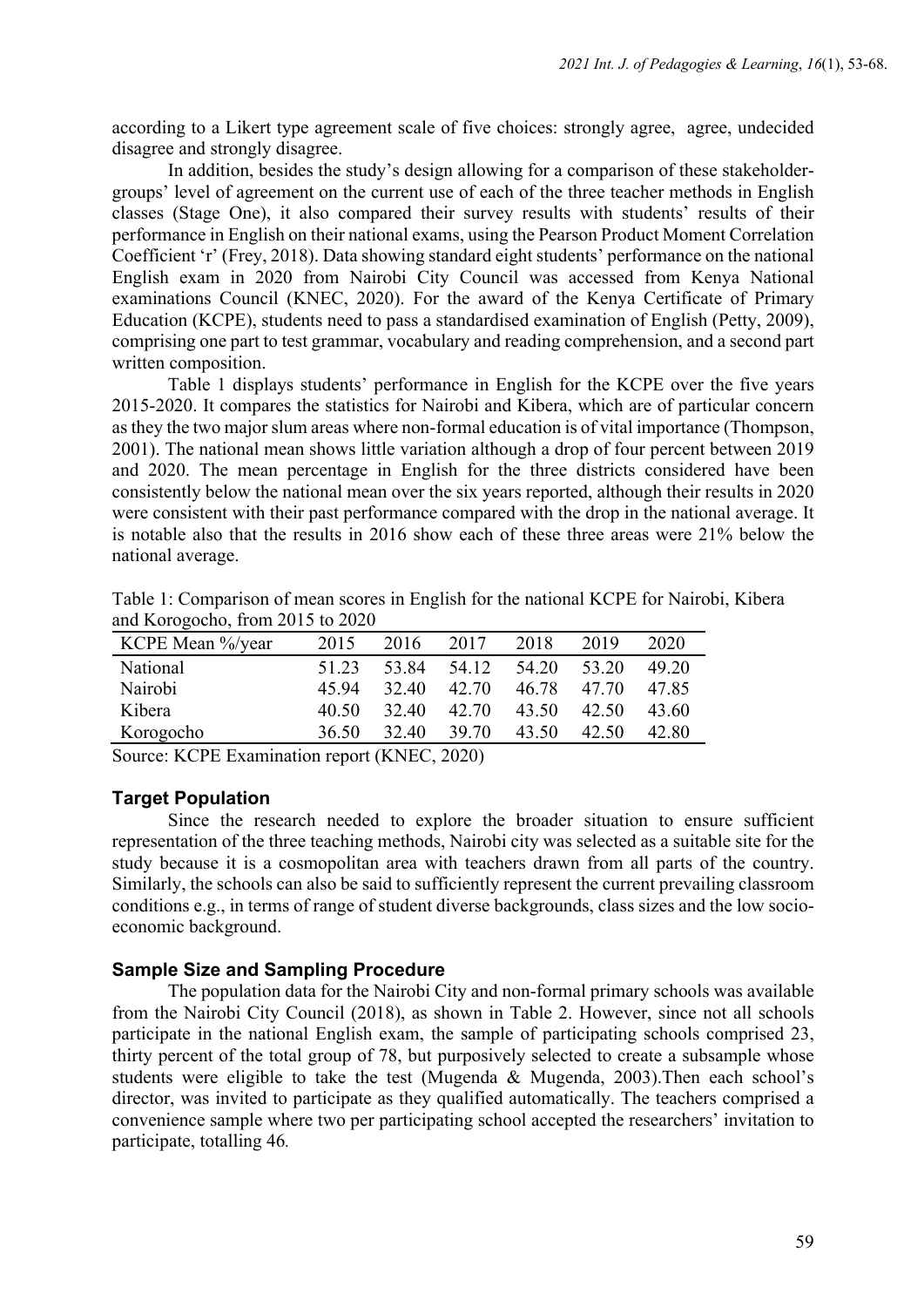| <b>Total Number</b>   |     | Sample Size | $\%$ | % of study sample |
|-----------------------|-----|-------------|------|-------------------|
| Public schools        | 78  |             | 30%  | 30%               |
| National Exam Schools | 78  |             | 30%  | 30%               |
| Directors             | 78  |             | 30%  | $100\%$           |
| Teachers              | -80 | 46          | 30%  | 30%               |

*Table 2:Target population and sample size*

Source: Nairobi City Council (2018)

The survey was administered to both, directors and teachers of English. The choice of using a survey questionnaire was based on the ease of administration and participant accessibility, as well as it being more economical and time saving (Bryman, 2008). In addition, a survey approach was seen as appropriate since it was non-invasive for the participants. It was distributed to be returned to the researchers over a timeframe of two days, taking up to only approximately 10 to 15 minutes to complete.

# **Data Analyses**

Data were analysed using the Scientific Program for Social Science (SPSS) and Excel. Descriptive statistics were calculated and are presented in the form of frequency counts and percentages.

# **RESULTS**

This section reports and compares the school directors' and English teachers' level of agreement on the extent to which the three teacher-centred teaching methods are currently practised in English classes. Then it reports on the degree of correlation between each of these groups survey results and the students' results on the national English exam for the primary year eight students. The results for each method are dealt with in turn.

# **Lecture Teaching Method**

Bearing in mind the lecture method is a process of presenting verbally a lesson's content to the learners, it is basically monologic in being characterized by one-way communication from the teacher to the learner. It involves explaining, developing and evaluating ideas, concepts and then summarizing the main points (Oluoch, 2011). The results of school directors' and teachers' agreement ratings that lectures were used in English classes are displayed in Table 3. The data shows that the teachers' level of agreement that they used the lecture method in their teaching of English was somewhat divided. While almost a half responded positively almost 40% either strongly disagreed or agreed and the remainder were undecided. This suggests that teachers may be more aware of the limitations of this method as pointed out by Gathumbi, Vikiruand, Bwire (2009). They had established that many primary school teachers of English had a problem covering the syllabus and therefore adopted this method. They pointed out that it centres on delivery of content at the expense of employing interactive, collaborative, supportive and interactive learning techniques that are best suited to students' language and literacy development(as described by the current curriculum (KICD, 2019).

| was used in leaching English lessons |                       |      |  |                    |  |    |          |      |                          |    |
|--------------------------------------|-----------------------|------|--|--------------------|--|----|----------|------|--------------------------|----|
|                                      | <b>Strongly Agree</b> |      |  | Undecided<br>Agree |  |    | Disagree |      | <b>Strongly Disagree</b> |    |
| Lecture                              |                       | $\%$ |  |                    |  |    |          | $\%$ |                          |    |
| Teachers                             |                       |      |  |                    |  |    |          |      |                          |    |
| Directors                            |                       |      |  |                    |  | 00 |          |      |                          | 48 |

Table 3: *Comparison of school directors' and teachers' agreement that the lecture method was used in teaching English lessons*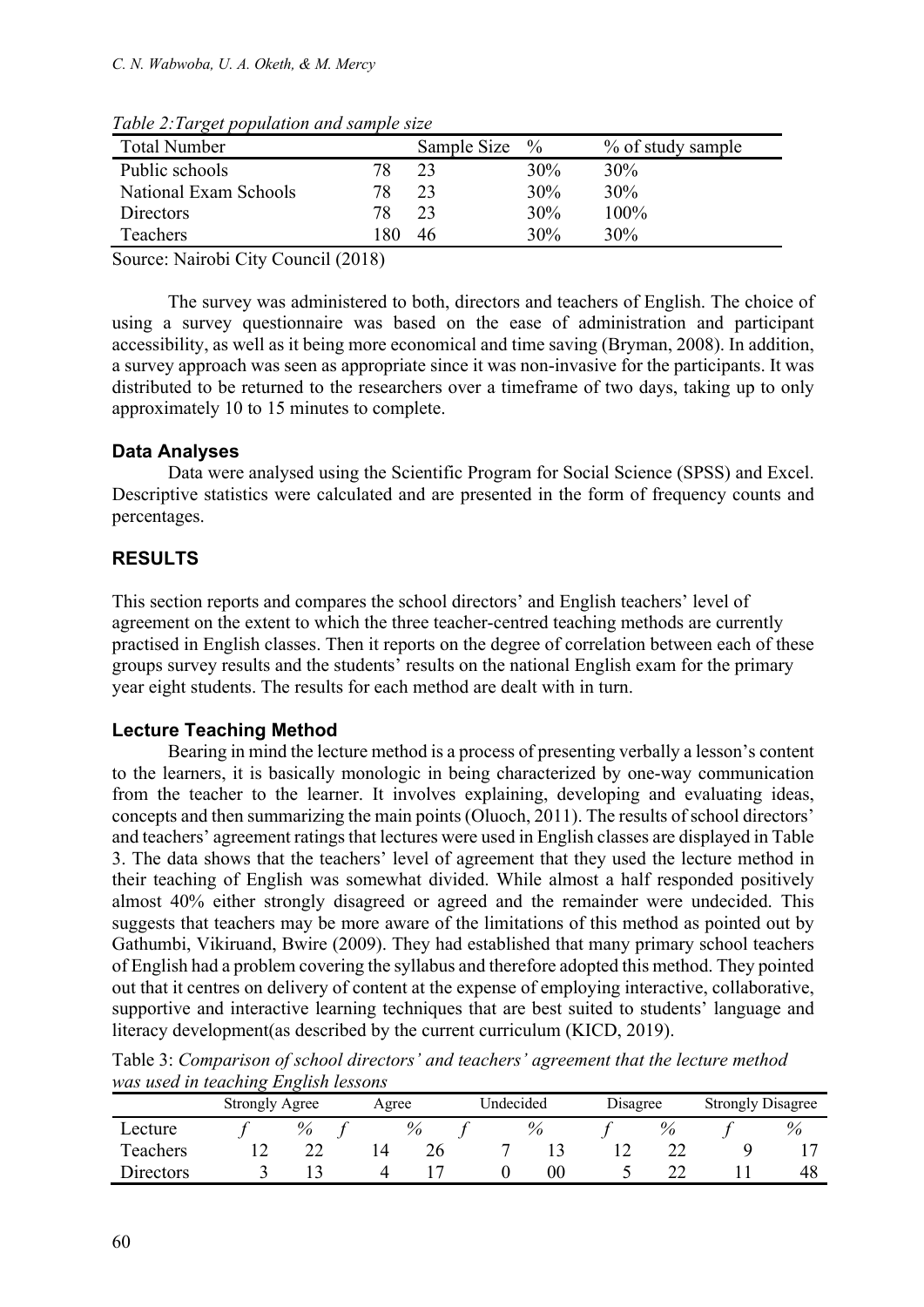When the school directors' responses are considered in comparison with the teachers, the data shows that the vast majority (80%) either disagreed or strongly disagreed that the lecture method was prevalent. This shows their preferred position is in keeping with the curriculum in support of interactive teaching methods that enhance learning English communicative skills and empower learners to make meaning and participate in their own learning. As Thompson (2001) pointed out, in contrast, the lecture method reduces learners to passive listeners, robs them of the opportunity to develop, and practice and enhance their speaking skills. This goes against the collaborative approach to language teaching and curriculum (KICD, 2019), in keeping with social constructivist theory, to communicate with others as opposed to studying grammatical rules.

### **Demonstration Teaching Method**

Recalling that the demonstration method involves teachers demonstrating what learners are required to learn rather than the learners having an opportunity to perform the skill themselves. So teachers typically 'demonstrate' by showing and explaining a concept or a skill, thus, teaching through examples or experiments. Thus, participants were asked to rate the extent to which they agreed that they used this method (teachers) or the method was used by teachers in the schools (school directors), respectively.

Data in Table 3shows a high percentage of teachers (over half) reported they strongly agreed that they used the demonstration method in their teaching. When those that agreed are also considered that amounts to almost 80%; thus from the teachers of English perspective it would seem the demonstration method is frequently used. These data also show that the school directors' ratings were even more positive at a total of 87%, although the balance between strongly agree and agree show stronger sentiment among teachers. This supports Nayak and Rao's (2011) point on the value of demonstration in it gaining students' attention and having a high interest value when it involves the use of equipment and materials that are new to the learners.

| aemonstration method was used during English tessons |                       |      |       |                       |  |  |                          |  |      |
|------------------------------------------------------|-----------------------|------|-------|-----------------------|--|--|--------------------------|--|------|
|                                                      | <b>Strongly Agree</b> |      | Agree | Undecided<br>Disagree |  |  | <b>Strongly Disagree</b> |  |      |
| Demo                                                 |                       | $\%$ |       |                       |  |  |                          |  | $\%$ |
| Teachers                                             | 30                    |      |       |                       |  |  |                          |  |      |
| Directors                                            |                       |      |       |                       |  |  |                          |  |      |

*Table 4: Comparison of school directors' and teachers' agreement on the extent to which the demonstration method was used during English lessons*

### **Note-taking Method**

Engaging students in note-taking has been found to be common in non-formal schools because it is seen as supporting learners to encode and preserve information when they write them (Chang & Ku, 2014). However, because it is typically used for students to copy the content of a lesson that the teacher has written on the chalkboard, Enever and Moon (2011) points out this is vital time that could be used for their participation in more interactive learning experiences more relevant to the language learning objectives of the lesson. Table 4 shows the results of the teachers' and directors' ratings on the extent to which they agreed that note-taking was used during English lessons. These data show that the two groups views differed for this method.

While over half the teachers (59%) disagreed or strongly disagreed they used notetaking when teaching English and the remainder's ratings of less than half indicated it was being used; this was contrary to the school directors' view. Almost 90% of school directors' ratings reflected the view that note-taking was in use in English lessons; half of the school directors agreed note-taking was used and a further 35% strongly agreed.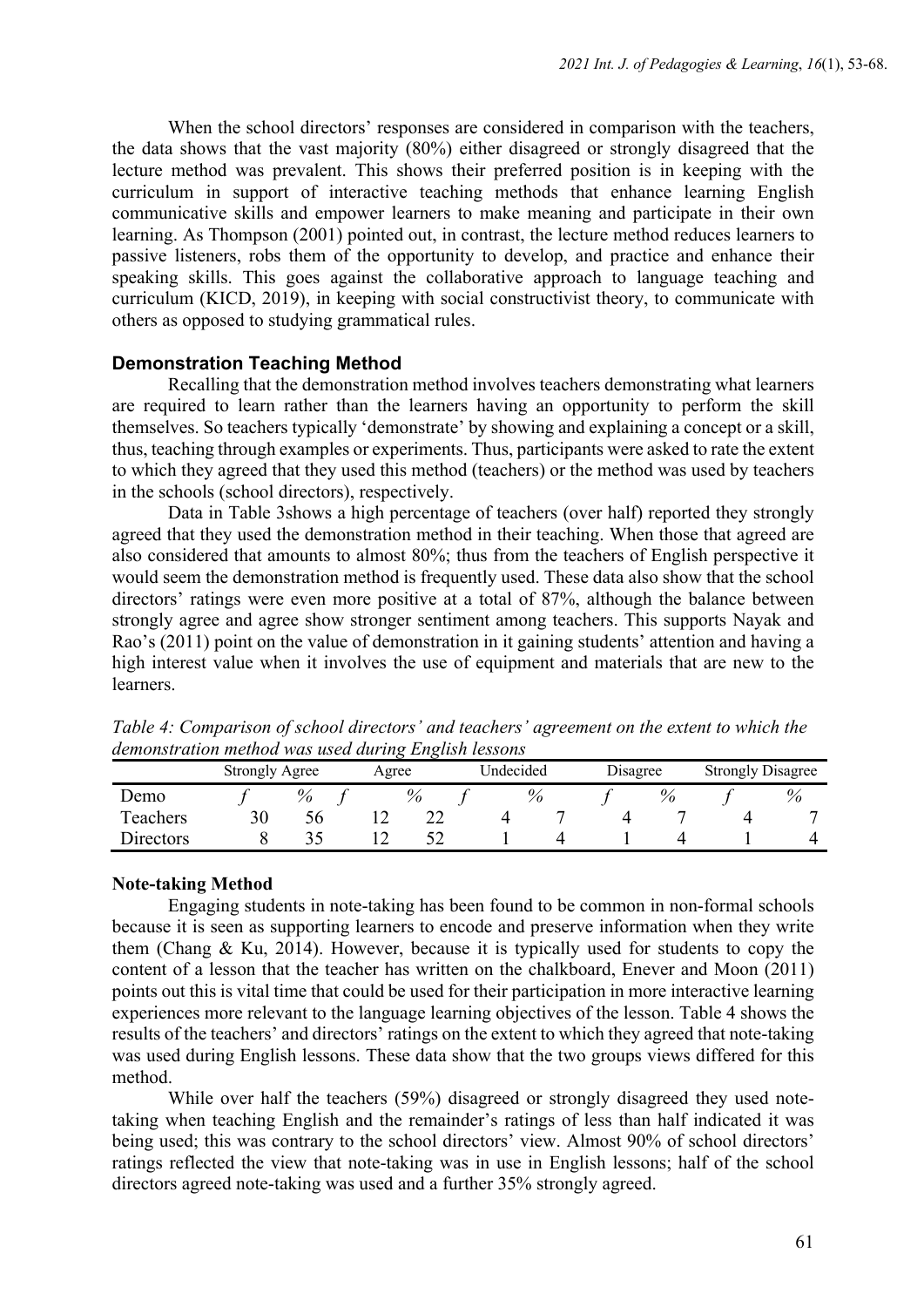| was used in leaching English lessons |                       |  |  |       |           |  |      |          |  |                          |      |
|--------------------------------------|-----------------------|--|--|-------|-----------|--|------|----------|--|--------------------------|------|
|                                      | <b>Strongly Agree</b> |  |  | Agree | Undecided |  |      | Disagree |  | <b>Strongly Disagree</b> |      |
| Note-taking                          |                       |  |  |       |           |  | $\%$ |          |  |                          | $\%$ |
| Teachers                             |                       |  |  |       |           |  |      |          |  |                          |      |
| <b>Directors</b>                     |                       |  |  |       |           |  |      |          |  |                          |      |

*Table 5: Comparison of school directors' and teachers' agreement that note-taking method was used in teaching English lessons*

To investigate the teachers' and school directors' perceptions further, as noted, Stage Two of the research calculated the Pearson Product Moment Correlation Coefficient on the relationship was computed between the three teacher-centred methods results and students' academic achievement in national exams. The result is shown in Table 6.

Teacher-centred methods Performance in English 'r' Strength Lecture Pearson Correlation -0.2378 Small negative Based on teachers -0.2372 Small negative Based on school directors -0.1308 Small negative Demonstration Pearson Correlation 0.3453 Medium positive Based on teachers 0.088 Very small positive Based on school directors 0.1603 Small positive Note-taking Pearson Correlation 0.28 Small positive Based on teachers -0.2335 8mall negative Based on school directors -0.2266 Small negative

*Table 6: Correlation analysis on teacher centred teaching methods on academic achievement in national exams*

The results of the correlation between the lecture teaching method and students' academic achievement in English correlated negatively at -0.2378. This means that when the lecture teaching method is used in teaching, students' academic achievement in the national English exam was weak. Based on the teachers' responses, the use of the lecture teaching method correlated negatively at -0.2372. The school directors' responses also correlated negatively with performance at -0.1308, thus implying that the use of the lecture method contributed to low achievement in English on the national exam.

When the teachers use of demonstration teaching method in English lessons was considered the resulting 'r' value of 0.3463 indicates there was a small positive correlation with students' academic achievement in the national exams. Similarly, the responses from teachers (0.088) also indicates a small positive correlation with students' achievement in English on the national exam. In addition, based on the responses of directors, the demonstration teaching approach had an 'r' value of 0.1603 also indicating a small positive correlation with students' achievement in English. These small positive correlations imply that teachers use of the demonstration method may contribute to improving students' achievement in English on the national exam.

Consideration of the results regarding note-taking the resultant 'r' value of 0.28 indicates a small positive correlation with students' performance on the national English exam. This is slightly better than the lecture method but less than the demonstration method. However, with respect to correlation of English performance with teachers' and directors' ratings on the use of note-taking, the results for both groups indicated a small negative correlation with a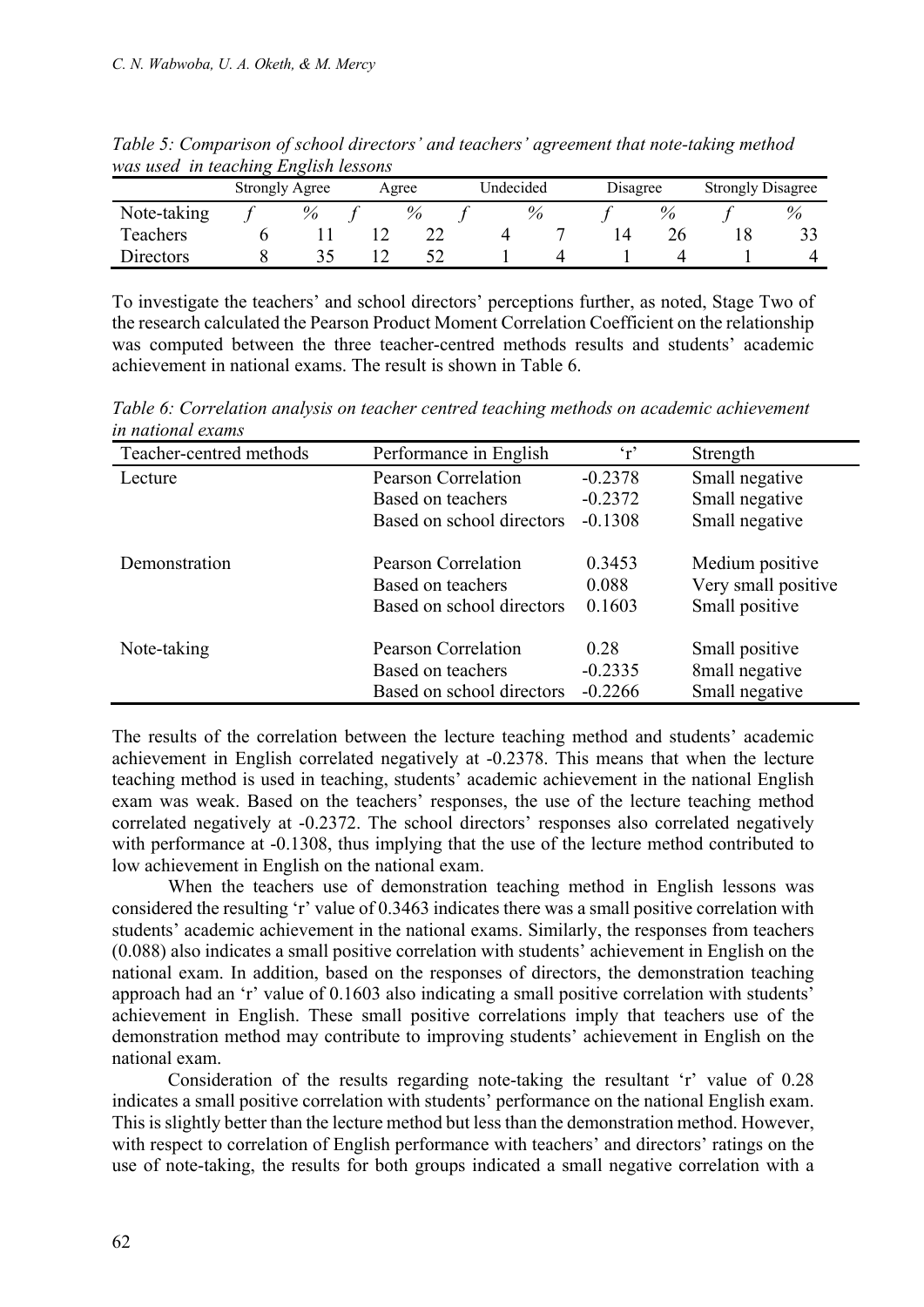similar 'r' at -02335 and -0.2266, respectively. Thus, while note-taking may support students' English skills regarding their test performance, e.g., help master spelling and sentence construction, teachers' and school directors' small negative correlation suggests that it has limited impact on their exam results.

### **DISCUSSION**

The correlation results implied that the use of the lecture teaching method negatively influenced students' performance in English on the national exam, thus supporting the argument that a method such as this, where it is focused on one-way communication (teacher to students) with little or no active learner participation needs to be changed. The strategy may not be appropriate for young students because it is difficult to maintain their interest and concentration, so making learning English difficult. As Thompson (2001) has argued, students' performance in learning the English language as L2, relies greatly on teachers implementing pedagogical strategies that meet their needs. This includes the specification of clear learning objectives, selecting content and resources to motivate students and support their interactive learning, as well as incorporating formative assessment where the tasks are also able to evaluate the effectiveness of the instruction (KICD, 2019, Oluochi, 2011; Wekesa, 2020).

In contrast, the demonstration teaching method was found to be positively correlated with students' English exam results, showing a medium strength at 0.3453. This is not so surprising because this method is likely to be more engaging for students since it encourages teachers to use resources to help exemplify and enhance the formation of concepts and make generalisations. This finding supports Gathumbi, et al. (2009) who established that by teachers demonstrating techniques learners are more likely to individually relate to what is presented, thus helping students grasp what is being taught and also reinforce memory retention. This was supported by the ratings of school directors and to a lesser extent by teachers.

While note-taking also showed a small positive correlation at 0.28, teachers' and school directors' ratings, on the other hand, showed a small negative association on a par with their response to the lecture method for teachers and only slightly more than that result for school directors. As discussed, even though a more teacher-centred method, these results support the argument that note-taking has the capacity to help learners with their sentence construction, spelling and comprehension. Out of the three teacher-centred methods investigated note-taking is the one that is most likely to engage students in using their English literacy skills to make meaning despite the emphasis on 'copying' the teacher's notes from the chalkboard. In addition, at some point later they are likely to revisit their writings, thus using their English literacy skills again in relation to a familiar topic and possibly an opportunity to reinforce their learning. In addition, these findings support those of Mujumdar (2010) whose research was conducted in Narok district and advised that teachers should give learners opportunities to actively take part in the teaching and learning process. Moreover, recommendations included that teachers should act as catalysts for students' learning and design language learning experiences to motivate them to engage and meaningfully interact in keeping with the theory of social constructivism as opposed to information transmission. This change could be achieved by implementing a problem-solving strategy and/or project-based learning (Tochon, 2014), where students are able to participate in project work and have input into their own learning, thus drawing upon and relating to their prior knowledge and skills (Otunga, 2013). In this approach students need to use the language for purposes meaningful to them, which can foster their acquisition of English in a way that supports better academic achievement, and ultimately better results in the national English exam.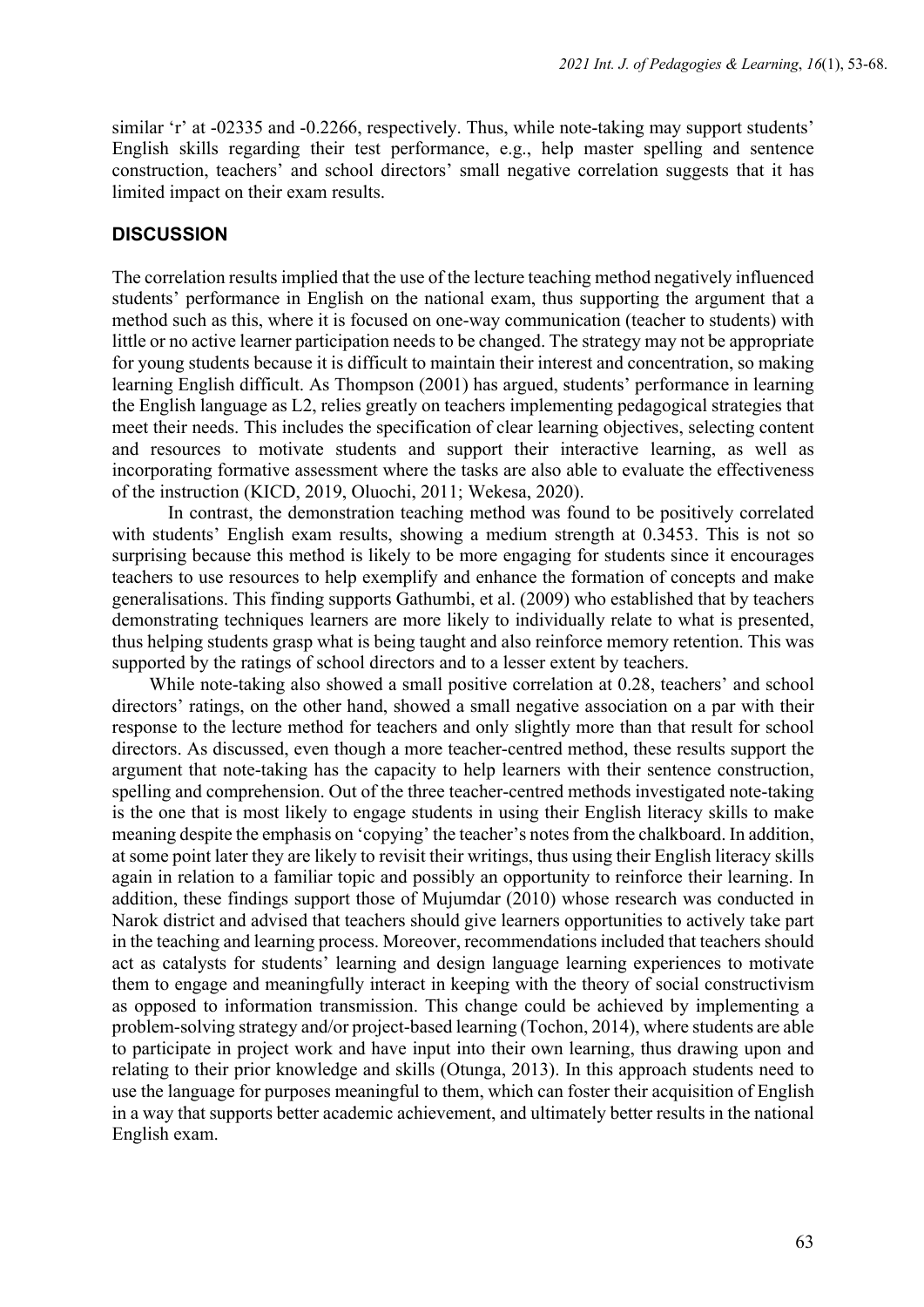### **CONCLUSION**

The study concludes that teacher-centred teaching methods for teaching English language and literacy are dominant in non-formal primary schools, despite them not being recommended for teaching young learners and are contrary to the pedagogical approach outlined in the relevant curriculum guide (KICD, 2019). Additionally, Kibui (2010) found teachers were inadequately, pedagogically prepared, especially in the use of interactive teaching methods and indeed the communicative approach, and appreciation of a dialogic approach (O'Neill & Dann, 2018; Walsh, 2006; Walsh & Li, 2013). Also, their propensity to adopt teacher-centred teaching methods like lecture, demonstration and note-taking, rather than more collaborative, interactive and communicative skills development with student and peer involvement is also likely to relate to large class sizes and lack of teaching and learning resources (Wambua & Waweru, 2019). As the study reinforced a lack of teaching and learning resources in non-formal schools, it concluded that this situation encourages teachers to lecture and write notes on the chalkboard for students to copy during lessons. Thus, overall, without greater resource support and professional development for teachers to be able to understand the why and how of pedagogical change, national English exam results are unlikely to significantly improve.

While the research findings suggest that the prevalence of use of the three teachercentred teaching methods under scrutiny may be waning, and as the curriculum directs that alternative and more collaborative teaching approaches underpinned by social constructivist theory should be in use (KICD, 2019), there needs to be more research into the issues that cause teachers to maintain past practice. If the reason is related to managing large classes and lack of space and language learning and teaching resources, then this needs to be addressed so that pedagogical change can be supported. For teachers of English to be able to teach more innovatively using approaches like problem- and project- based learning to better relate to students' interests, and encourage communicative interactions through group assignments, dramatisation, discussion groups, use of oral questioning techniques, good practice needs to be exemplified. In addition, future case study research into the actual pedagogy occurring in English classes would be advantageous particularly if observational techniques were deployed supplemented with teacher interviews. This would illuminate the situation further to assist with planning professional development experiences and associated teacher learning resources.

#### *Acknowledgments*

We acknowledge the participants of this research who made this study possible.

Address for correspondence: Catherine N. Wawoba, Department of Educational Administration and Planning, University of Nairobi, P.O Box 9000, Nairobi, Kenya. Email:<catherinewabwoba@yahoo.com>

### **REFERENCES**

- Adunol, O. (2011). *The impact of teachers' teaching methods on the academic performance of primary school pupils in Ijebu-ode local cut area of Ogun State.* Ogun State, Nigeria: Ego Booster Books.
- Alexander, R. ( 2017). *Towards dialogic teaching*: *Rethinking classroom talk* (5th ed.). New York. Dialogos.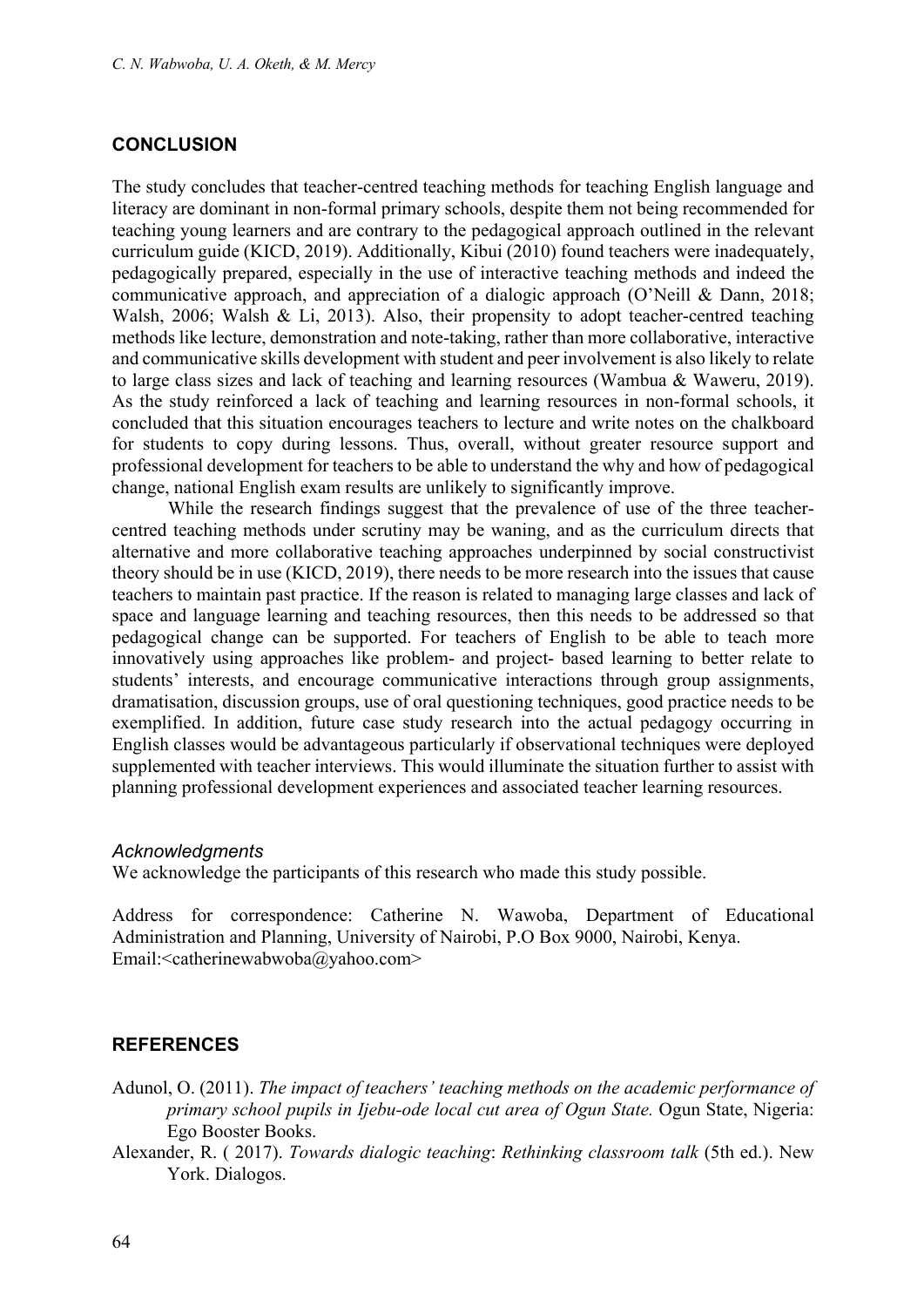- Artz, B., Johnson, M., Robson, D., & Taengnoi, S. (2017). Note-taking in the digital age: Evidence from classroom random control trials. *The Journal of Economic Education*, *51*(20), 103-115. https://doi.org/10.1080/00220485.2020.1731386
- Ayeni, A. J. (2011). Teachers' professional development and quality assurance in Nigeria secondary schools. *World Journal of Education*, *1*(2), 143-149.
- https://doi:10.5430/wje.v1n2p143
- Bernad-Opitz, V., & Häussler, A. (2011). *Visual support for children with autism spectrum disorders: Materials for visual learners*. Overland Park, KS: AAPC Publishing.
- Bland, J. (2019). Teaching English to young learners: More teacher education and more children's literature. *CLELE Journal, 7*(19), 80-79.
- Boyle, J. R. (2013). Strategic note-taking for inclusive middle school science classrooms. *Remedial and Special Education, 34*(2), 78-90. https://doi.org/10.1177%2F0741932511410862
- Bryman, A. (2008). *Social research methods* (3rd ed.). New York: Oxford University Press*.*
- Calafato, Raees (2020). Learning Arabic in Scandinavia: Motivation, metacognition, and autonomy*. Lingua*. 246, 12943. https://doi.org/10.1016/j.lingua.2020.102943
- Chandler, D. (2001): *Semiotics: The Basics*. London: Routledge.
- Chang, W., & Ku, Y. (2014). The effects of note-taking skills instruction on elementary students' reading. *The Journal of Educational Research, 108*(4), 278–291. https://doi.org/10.1080/00220671.2014.886175
- Coyle, D. (2011). Post-method pedagogies: Using a second or other language as a learning tool in CLIL settings. In Y. Ruiz de Zarobe, J. Sierra & F. Gallardo (eds.). *Content and foreign language integrated learning: Contributions to multilingualism in European contexts* (pp. 49–73). Bern: Peter Lang.
- Coombe, C., & Khan, R. (Eds.). (2015). *Best practice in ELTS: Voices from the classroom*. Dubai: TESOL Arabia Publications.
- Creswell, J. W., &. Creswell, J. D. (2018). *Research design: Qualitative, quantitative, and mixed methods approaches*. London: Sage Publications.
- Dann, & S. O'Neill (Eds.), *Formative assessment practices for pre-service teacher practicum feedback: Emerging research and opportunities* (pp. 113-139). Hershey, PA: IGI Global. doi: 10.4018/978-1-5225-2630-8.ch004
- Davydorg, J. (2019). Language ideologies, Language policies and English language. In X. Gao (Ed.)., *Second handbook of English language teaching* (pp. 135-154). Switzerland, AG: Springer Nature. https://doi.org/10.1007/978-3-030-02899-2
- Dynaski, S. (2017).For note taking , Low –Tech is often Best. Retrieved from https:/www.gse.harvardedu (news) UK/17/08/note-taking-low-teck-tech-often-best
- Enever, J. & Moon, J. (2011). *A global revolution*? *Teaching English at primary schools*. British Council. Seminar delivered November 05 [Video]. Retrieved from http://www.teachingenglish.org.uk/article/a-global-revolution-teaching-englishprimary-school
- Frey, B. B. (Ed.). (2018). *The SAGE encyclopedia of educational research, measurement, and evaluation* (pp. 1-4). Thousand Oaks, CA: Sage Publications.
- Gathumbi, A. W., &. Masembe, S. C. (2010). *Principles and techniques in language teaching: A text for teacher educators, teachers and pre-service teachers.* Nairobi: Jomo Kenyatta Foundation.
- Gathumbi, A., Vikiru, L., & Bwire, A. (2009). *Comprehensive English literacy norms: Teachers' resources,* Vols. 1 & 2. Nairobi: Pheonix.
- Githua, B., Macharia, K., & Mboroki, G. (2009). *Methods of instruction: A guide for teachers and teacher educators*. Nairobi: Kijabi Printing Press.
- Gonzalez, J. (2018, September). Note-taking a research round up. *Cult of Pedagogy*, Retrieved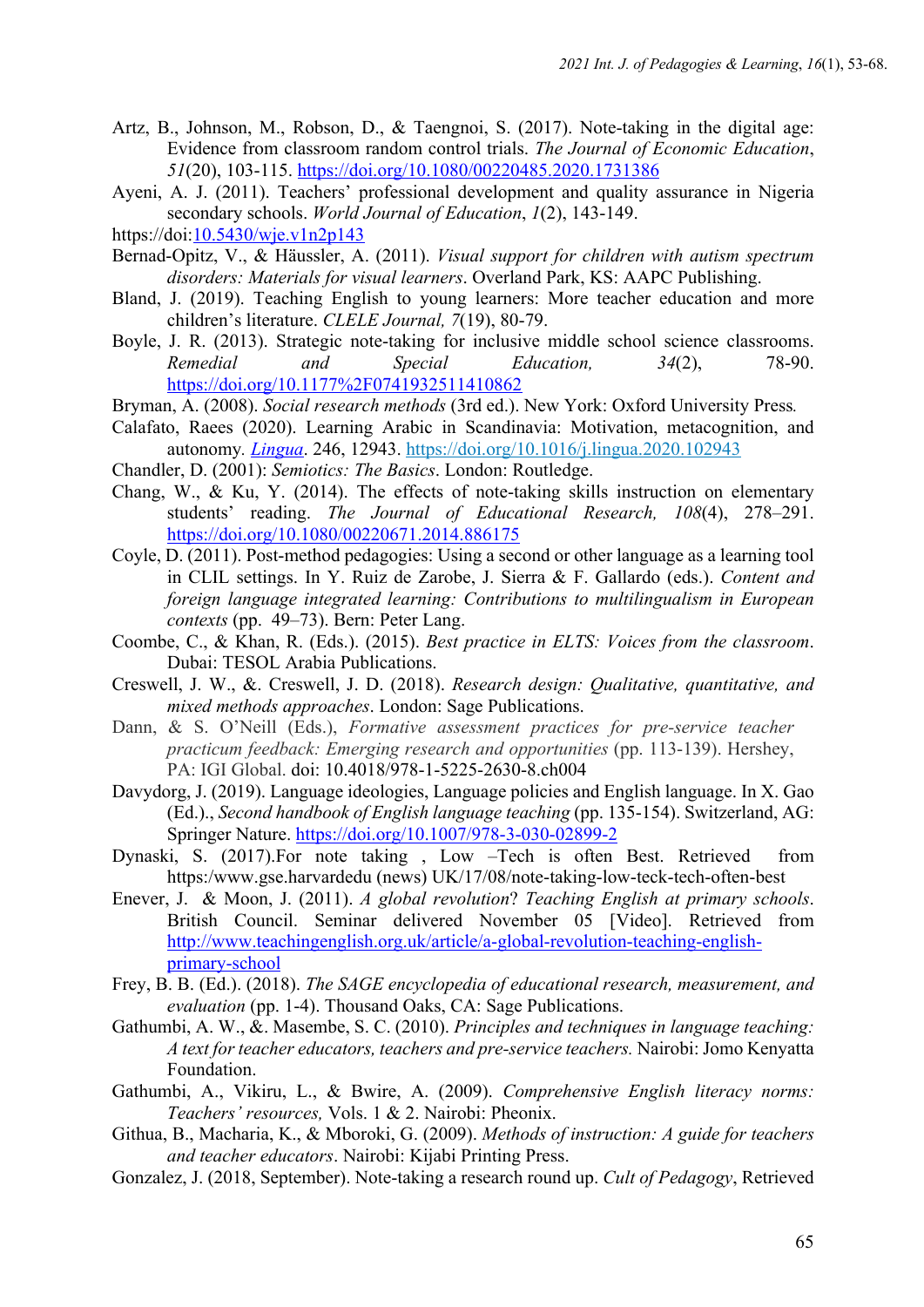from https://www.cultofpedagogy.com/note-taking/

- Goodman, B., & Tastanbek, S. (2021). Making the shift from code switching to a translanguaging lens in English language teacher education. *Tesol Quarterly, 55*(1), 29- 53. https://doi.org/10.1002/tesq.571
- Haydon, T., Mancil, G. R., Kroeger, S. D., McLeskey, J., & Lin, W. J. (2011). A review of the effectiveness of guided notes for students who struggle learning academic content. *Preventing School Failure: Alternative Education for Children and Youth, 55*(4), 226- 231. http://doi.org/10.1080/1045988X.2010.548415
- Hewitt, D., & Tarrant, S. (2015). *Innovative teaching and learning in primary schools*. London: Sage Publications. https://dx.doi.org/10.4135/9781473917385
- Hill, J. D., & Flynn, K. M. (2006).*Classroom instruction that works with English language learners*: Alexandria. VA: ASCD.
- Holland, B. R. (2017, November 27). *Note taking editorials – groundhog day all over again*. Retrieved from http://brholland.com/note-taking-editorials-groundhog-day-all-overagain/
- İpek, H. (2018). Perceptions of ELT students on their listening and note taking skills. *International Online Journal of Education and Teaching (IOJET), 5*(1), 206–217.
- Iversen, L. L. (2019). From safe spaces to communities of disagreement. *British Journal of Religious Education, 41*(3), 315-326. https://doi.org/10.1080/01416200.2018.1445617
- International Second Language Proficiency Scales (ISLPR). (2021*). Summary of the ISLPR® Scale.* Available at https://islpr.org/why-use-islpr/summary-of-islpr
- James, M. &. Polland, A. (2011). *TLRP's ten principles for effective teaching and learning: Rationale, development, evidence, argument and impact*. *Research Papers in Education, 26*(3), 275-328. doi:10.1080/02671522.2011.590007 https://discovery.ucl.ac.uk/id/eprint/1504912/1/James2011TLRP's275.pdf
- Kabita, D. N., & Ji, L. (2017). The why, what and how of competency-based curriculum reforms: The Kenyan experience. In *Progress Reflection No. 11*. Geneva, Switzerland: IBE-UNESCO.
- Kenya Institute of Curriculum Development (KICD). (2019). *Basic Education Curriculum Framework*. Kenya: KICD.
- Kibui, A.W. (2010). The proficiency in English vocabulary and reading comprehension in Kenyan schools' learners. *Article in the. Fountain*. *Journal of Educational Research,4*(1), School of Education, University of Nairobi.
- Kumaravadivelu, B. 2008. *Understanding language teaching, from Method to Postmethod*. London: Lawrence Erlbaum Associates Publishers.
- Liwinski, (2019).The wage premium from foreign language skills. *Empirica, 46*(4), 691-711. https://doi.org/10.1007/s10663-019-09459-0
- Luo, Kierwra & Samuelson, (2016). Revising lecture notes: How revision , pause and partners affect note taking and achievement, *Instructional Science*, *44*(1). 45-67 https://doi.org/101007/s11251-016-9370-4
- Manoj, B. (2019). *Multi-track modular teaching: An advanced teaching-learning method*. India: Trivandrum.
- Manthalu, C. H., Chikaipa, V., & Gunde, A. M. (Eds.). (2022). *Education, communication and democracy in Africa*. London: Routledge.
- Mayer, S. J. (2012). *Classroom discourse and democracy: Making meanings together*. *Critical pedagogical perspectives*. New York: Peter Lang.
- Merriam-Webster Sciences (2021). *Definition of pedagogy*. Available at https://www.merriamwebster.com/dictionary/pedagogy
- Moje, E. B., Ciechanowski, K. M., Kramer, K., Ellis, L., Carrillo, R., & Collazo, T. (2004). Working toward third space in content area literacy: An examination of everyday funds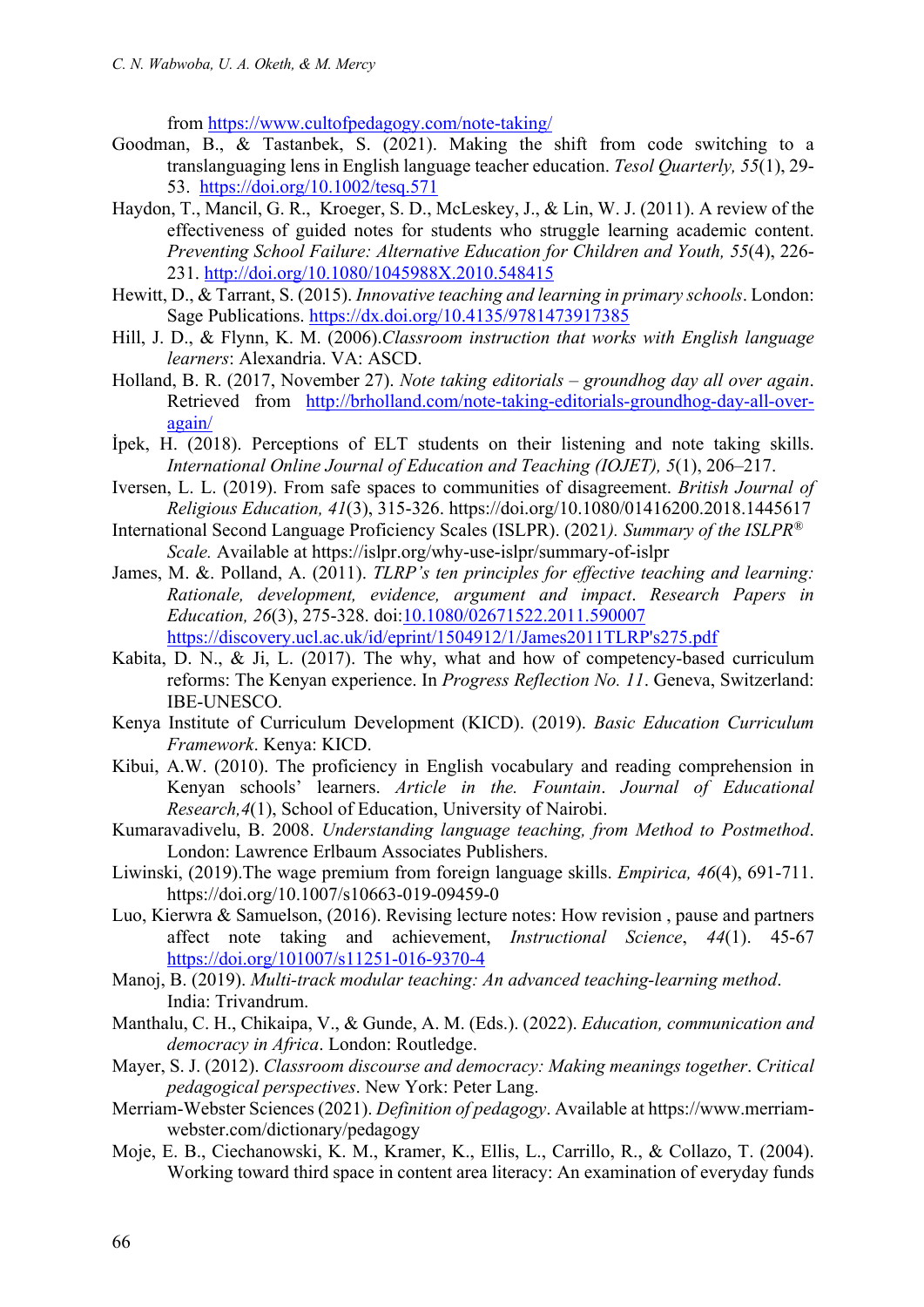of knowledge and discourse. *Reading Research Quarterly*, *39*(1), 38-70. doi:10.1598/RRQ.39.1.4.

- Mugenda, O. M., & Mugenda, A. G. (2003). *Research methods: Quantitative and qualitative approaches*. Nairobi, Kenya: African Centre for Technology Studies (ACTS) Press.
- Mujumdar, S.A. (2010). Teaching English and literature in a non-native context. *Language in India,10*(6), 210-216.
- Mutea, Z. K., Gathumbi, A. M. W. (2014). Improvement of literacy standards through reengineering research, teaching and evaluation procedures in Kenya. *The Cradle of Knowledge African Journal of Educational and Social Science Research*, *2*(1), 121-129.
- Nayak, A. K., & Rao, V. K. (2011).*Classroom teaching – methods and practices*. New Delhi, A.P.H. Publishing Corporation.
- Odhiambo, F. (2012).*Selected factors influencing transition of learners from primary to secondary schools in central division of Narok North District, Kenya*. Unpublished M.Phil. Thesis, Moi University, Eldoret.
- Okoth-Okombo, D. (2011). Language policy: The forgotten parameter in African development and governance strategies. *Inaugural lecture*. Nairobi: University of Nairobi.
- Oluoch, G. P. (2011). *Essentials of curriculum development* (3rd ed.). Nairobi, SasaSema: Longhorn Publishers.
- O'Neill, S., & Dann, C. (2018). Video feedback on practicum: Demonstrating effective pedagogy and making children's progress explicit. In T. Richardson, B. Dann, C.
- Otunga, R.N. (2011)*.Handbook for curriculum and instruction.*Eldoret: Moi University Press.
- Petty, G. (2009). *Teaching today*: *A practical guide* (4th ed.). Cheltenham: Nelson Thornes.
- Rahmani, M., & Sadeghi, K. (2011). Effects of note-taking training on reading comprehension and recall. *The Reading Matrix, 11*(2). Retrieved from https://pdfs.semanticscholar.org/85a8/f016516e61de663ac9413d9bec58fa07bccd.pdf
- Reynolds, S. M., & Tackie, R. N. (2016). A novel approach to skeleton-note instruction in large engineering courses: Unified and concise handouts that are fun and colorful. *Paper presented at 2016 ASEE Annual Conference & Exposition*, New Orleans, Louisiana, June 26-29. doi:10.18260/p.2638
- Rhyne, P. M, (Ed.). *Emergent language and literacy development: Promoting learning in early childhood*. New York, NY: The Guilford Press.
- Spada, N. (2007). Communicative language teaching: Current status and future prospects. In J. Cummins & C. Davidson (Eds.), *International handbook of English language teaching* (pp. 271-288). Boston, MA: Science & Business Media.
- Sugirin. (2018). Teachers' accountability in the post-method era: Balancing freedom and responsibility. In S. Madya, F. A. Hamied, W. A. Renandya, C. Coombe, & Y. Basthomi (Eds.), *ELT in Asia in the digital era: Global citizenship and identity* (pp. 181-187). London: Routledge.
- Thompson, H. (2001). *Teaching primary English*: Malaysia: Macmillan Publishers.
- Tochon, F. V. (2014). *Help them learn a language deeply - Francois Victor Tochon's deep approach to world languages and cultures*. Blue Mounds, WI: Deep University Press.
- Wabwoba, C. N. (2019). *Influence of teaching methods on pupils' in English language subject at Kenya Certificate of Primary Education in non-formal schools in Korogocho , Nairobi City County, Kenya*. Unpublished Doctoral Thesis, University of Nairobi.
- Wabwoba, C. N. (2020). The influence of multilingual classroom communication on pupils' performance in English language at Kenya Certificate of Primary Education in nonformal schools in Korogocho, Kenya. *Journal of Education and Practice, 9*(25), https://iiste.org/Journals/index.php/JEP/article/view/44235
- Walsh, S. (2006). Talking the talk of the TESOL classroom. *ELT Journal*, *60*(2), 133–141. doi:10.1093/elt/ cci100